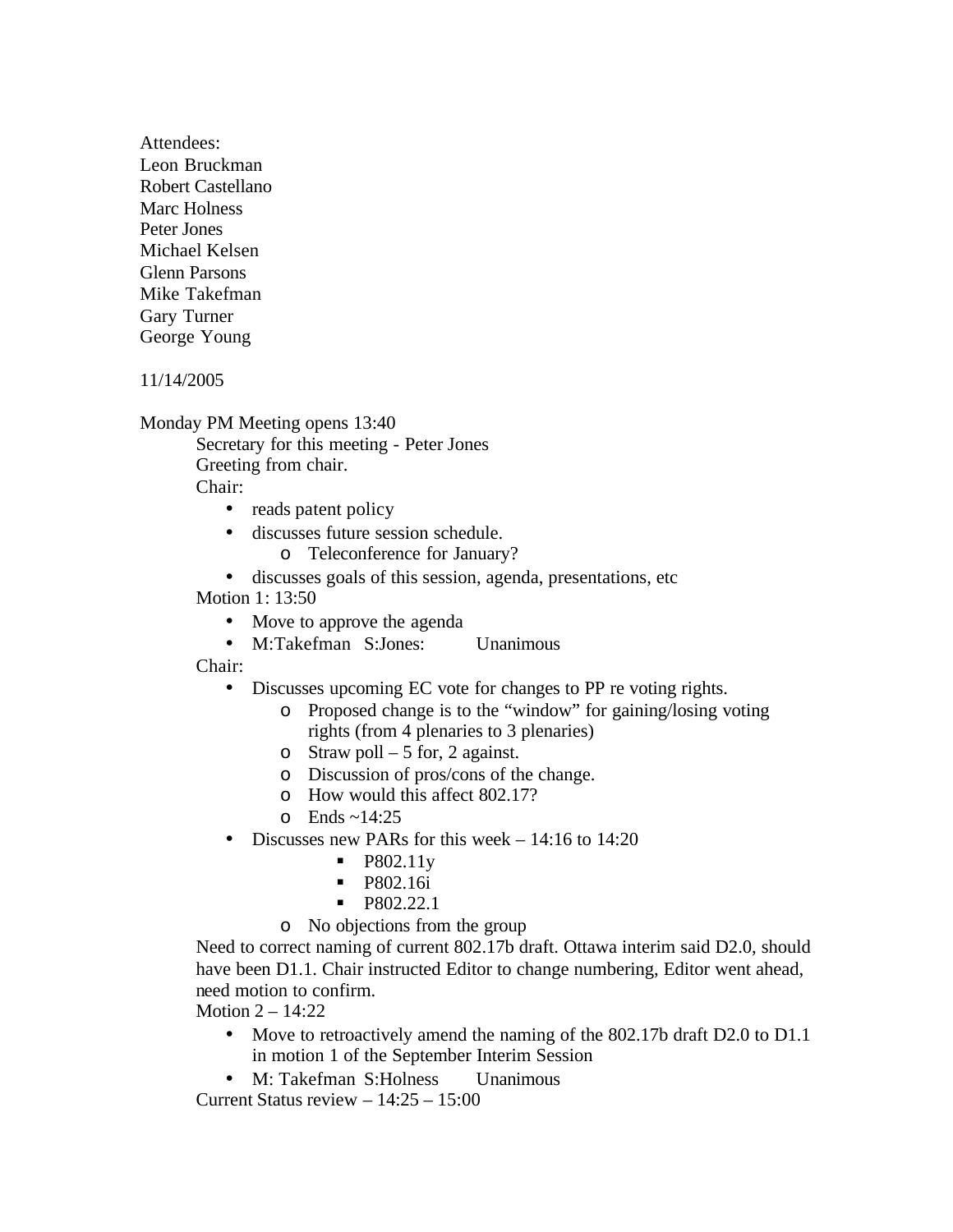- Where are we at, when will 802.17b finish?
- What next? Discussion of some project ideas.

Break for coffee etc  $-15:00 - 15:30$ 

Editors Status report – Marc Holness - 15:30 – 15:45

Flooding presentation - Mike Takefman – 15:45 – 17:48

- Much discussion
- Mike's point of view understood
- Issues:
	- o Concerns that this "defeats" the SAS multicast scoping.
		- Would need to avoid learning from "scoped multicast" to have multicast scoping work with this proposal.
	- o Concerns about the suggestion that a SAS station could force the rest of the SAS stations on the ring to use a defined cleave point algorithm.
		- Required to support some simple architectures
		- Means that adding a "simple SAS station" on the ring impacts the services offered by a more complex station that has a "flexible" cleave point algorithm.
		- No consensus yet on the trade-offs.
- Plan of action:
	- o Revisit Thursday

Will restart at 8:30 am Tuesday.

## 11/15/2005

Tuesday AM Meeting opens 8:31am Secretary for this meeting – Mike Takefman

> Motion 3 8:32am Move to approve the agenda M:Takefman S:Holness – Unanimous

Comment Resolution of P802.17b D1.1 begins

11:45 Break for Lunch

Afternoon Meeting begins at 1:10

Comment Resolution of P802.17b D1.1 continues

6:08 Recess

11/16/2005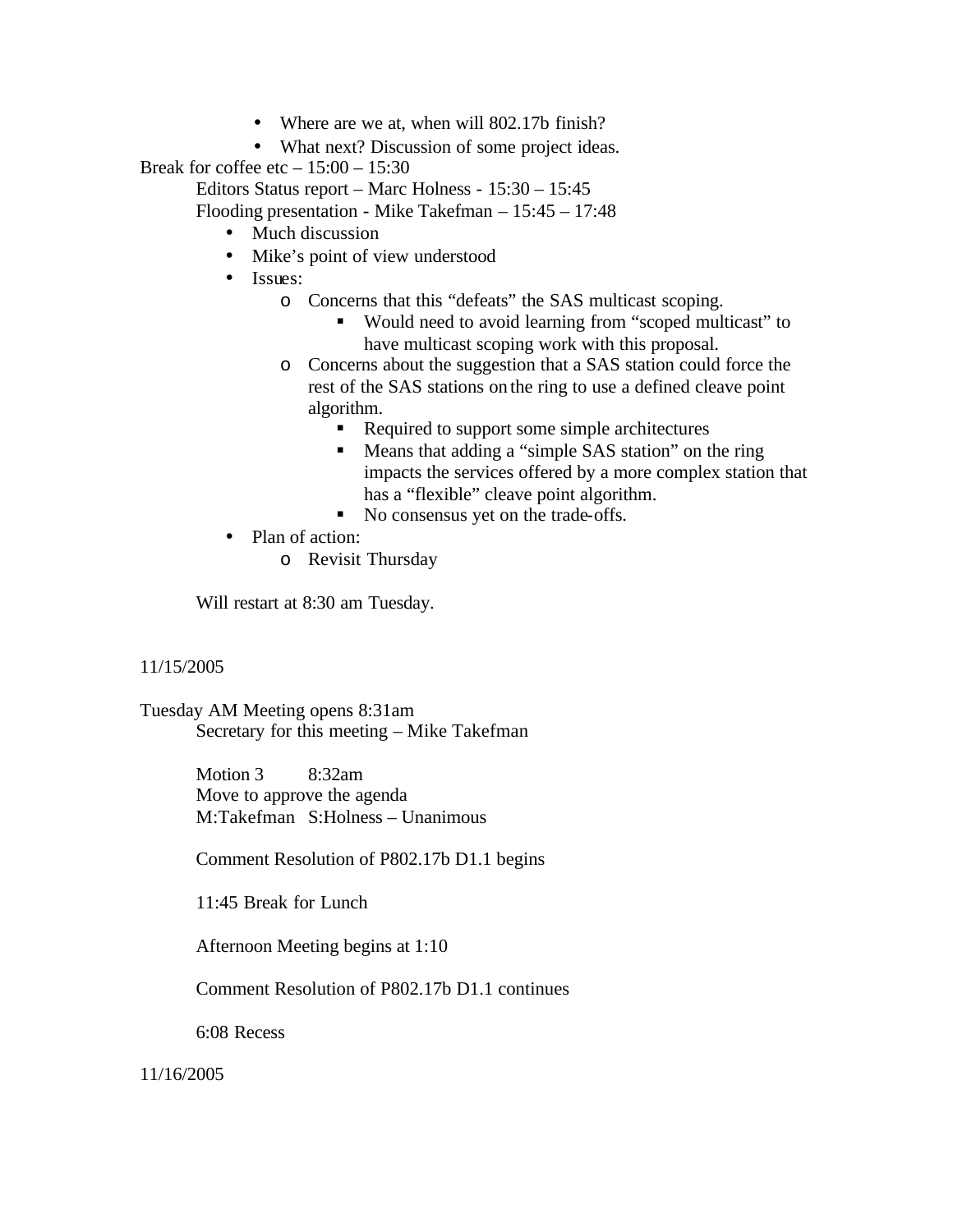Wednesday AM 0845 meeting called to order Secretary for this meeting – Mike Kelsen

> Motion 4 8:45am Move to approve the agenda M:Takefman S:Holness – Unanimous

0847 start of comment resolution

1150 break for lunch

1320 resume comment resolution

1440 break for snacks

1455 resume comment resolution

1758 recess for the day

## 11/17/2005

## Thursday AM

8:32am meeting called to order Secretary for this meeting – Mike Takefman

Motion 5 8:36am Move to approve the agenda M:Takefman S:Holness – Unanimous

- 8:38am IPoRPR Comment Resolution Glenn Parsons
- 9:45am Break 15 minutes
- 10:00am Future Brainstorming
- 10:30am SAS Multicast Scoping Brainstorming

Presentations from Peter, Mike, Marc and Robert on various ways to perform SAS Multicast scoping. The concensus (though not unanimous and not binding) was that the following features were required:

- 1) Bi-directional, balanced flooding (i.e. the mlt\_flood\_01.pdf proposal) should be supported
- 2) Multicast scoping should have the following features
	- a. Scope basic frames without SAS learning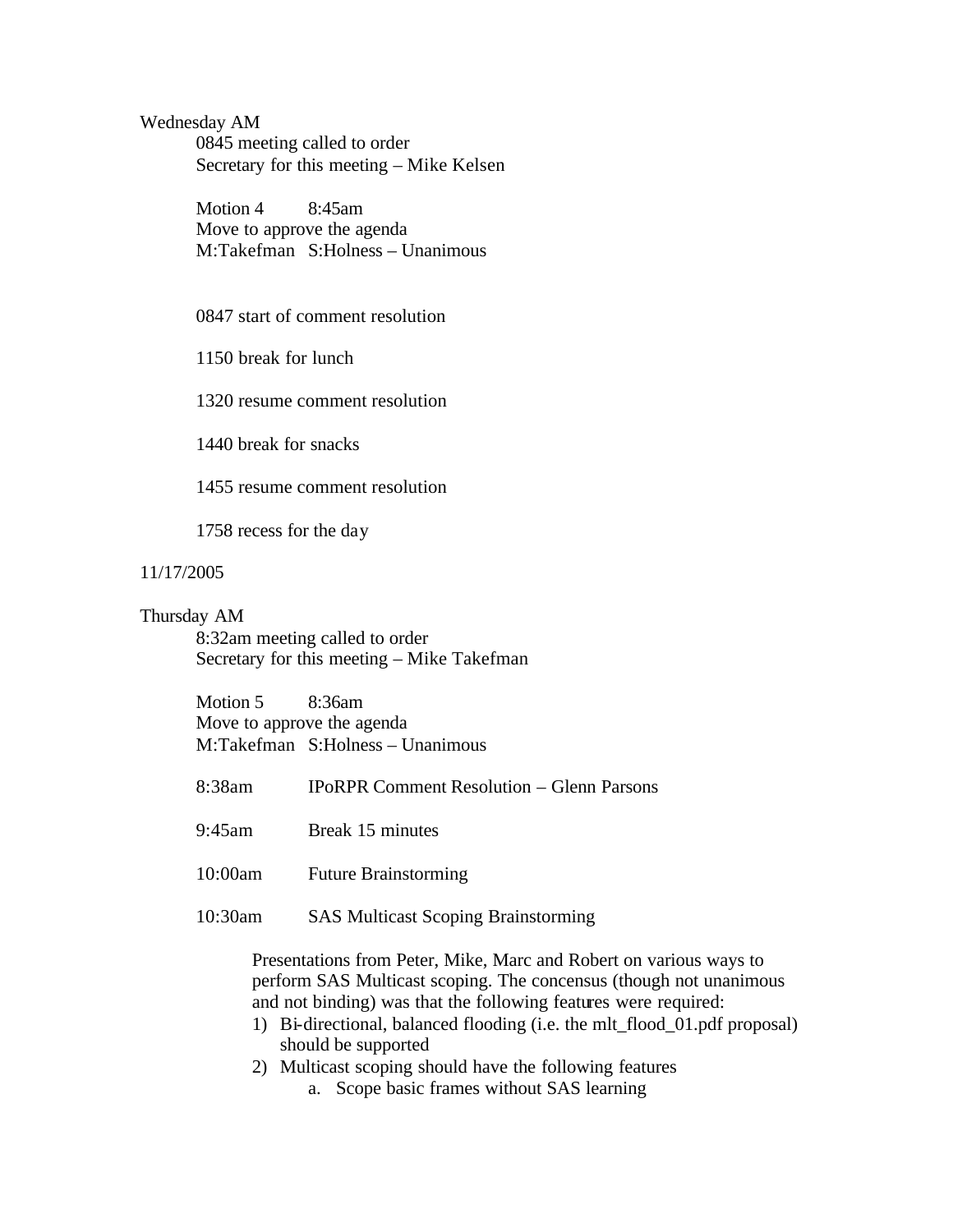- b. Scope extended frames without SAS learning
- c. Scope extended frames with SAS learning
- d. Scope client frames with 4 addresses without SAS learning

Note: a,b,c get a 2 address frame from the client (as compared to d)

- 3) How a frame is processed can be controlled by the following
	- a. Configuration of the Multicast Table
	- b. Client supplied request parameter(s)

In considering the client supplied request parameter(s) the consensus was that the following 4 ordinal values were acceptable for the sas\_request variable. Although the exact wording could change, the value SIGNED refers to whether the SAS\_GROUP\_ADDRESS is the outer DA of the frame (hence causing learning) OFF, (sas\_off, not signed, not mc\_scoped, no directed unicast)

UNICAST\_SIGNED, ( sas\_on, signed, directed if known, no mcast scope) MULTICAST\_UNSIGNED, (sas\_on, not signed, mcast scope) ANY\_SIGNED (sas\_on, signed, directed if known unicast, multicast scope)

Need to insure that if the user sets unicast\_signed on a multicast (more importantly broadcast) then it will be signed but not scoped.

| $12:55$ pm         | Break for Lunch                                                                                                                                                                                                                                                                                                                               |
|--------------------|-----------------------------------------------------------------------------------------------------------------------------------------------------------------------------------------------------------------------------------------------------------------------------------------------------------------------------------------------|
| $2:35$ pm          | Restart                                                                                                                                                                                                                                                                                                                                       |
| 2:40 <sub>pm</sub> | Continue the discussion on SAS Multicast                                                                                                                                                                                                                                                                                                      |
|                    | Various straw polls were taken attempting to get a sense of the<br>consensus around the features / implementation. Chicago rules<br>used to select the choice with the most support                                                                                                                                                           |
|                    | Bi-directional Balanced with signaling to indicate that a station<br>requires this mode of operation (4 of 6 preferred)<br>Bi-directional Balanced with user configuration (3 of 6)<br>Bi-directional Balanced as the only method of flooding / cleave<br>point $(1 \text{ of } 6)$<br>No Bi-directional Balanced support $(0 \text{ of } 6)$ |
|                    | Support for multicast scoping / learning modes (item 2 above).<br>All 4 modes supported $(5 \text{ of } 6)$<br>Modes a,b,d only $(1 \text{ of } 6)$                                                                                                                                                                                           |
|                    | Support for method of determining frame processing mode:<br>$Table + User Indications, Indication wins conflict over table values$<br>(4 of 6)                                                                                                                                                                                                |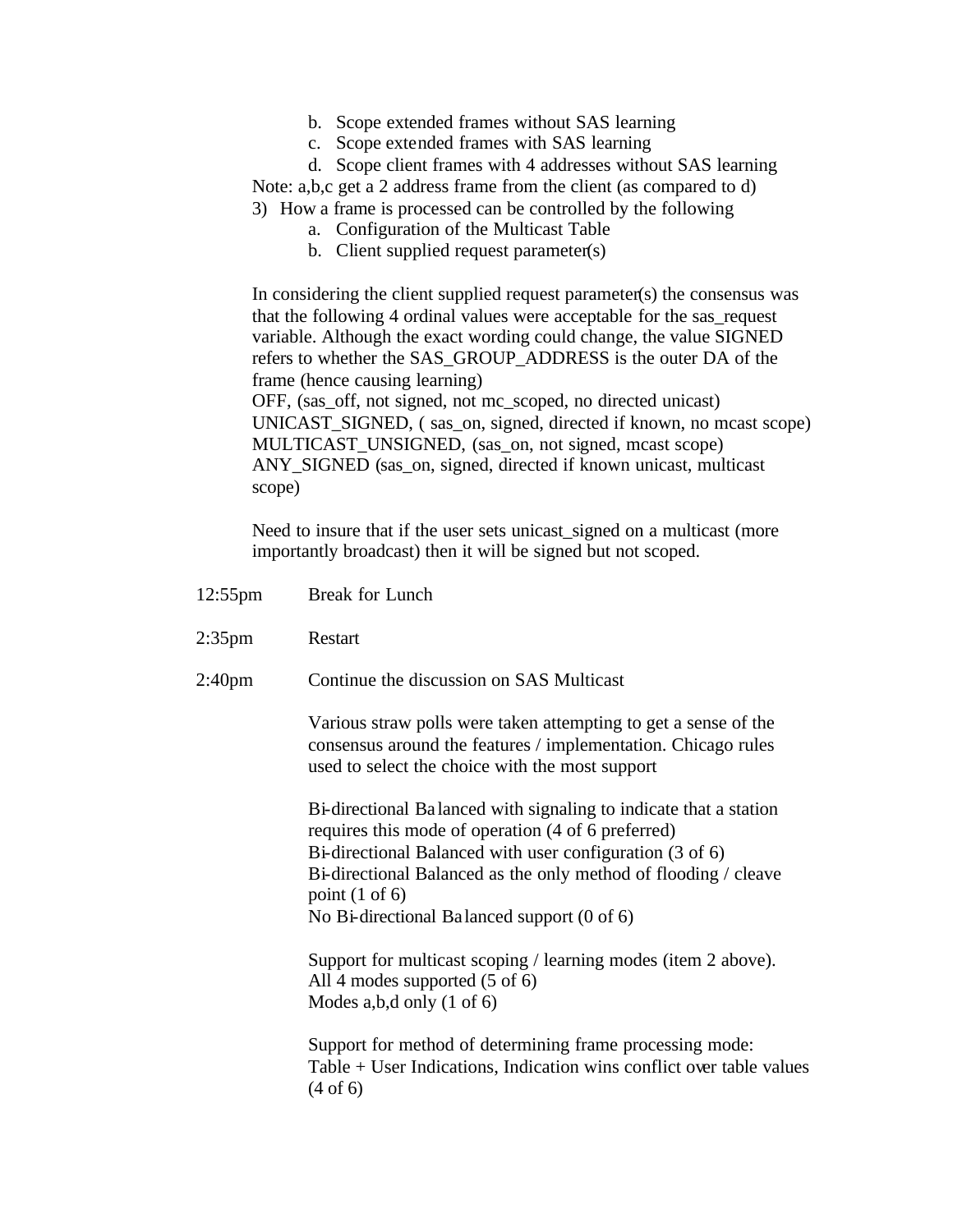Table + User Indications, Table includes don't care values but table wins conflict with indication (3 of 6) Table only (3 of 6) Indication only (1 of 6)

Attempt to agree on how to proceed on the issue of bi-directional balance flooding and multicast scoping. Agreement to write it up and provide within the draft but with editors notes marking it as unapproved text (and a second copy of any tables or paragraphs where there is a conflict between the original text and the new text). This gives people a complete specification to consider as compared to slide-ware. A separate ballot will be run in parallel with the WG ballot to comment / vote on the proposal and indicate changes to it that would allow it to be accepted as the baseline text.

3:10pm 802.17b Editorial Comment Resolution

5:21pm

Revisit deferred to WG comments and quick review of minutes on Multicast scoping along with straw poll results for correctness.

Motion 6 5:23pm

Move to approve the minutes of the following sessions: July 2005, September 2005.

M:Holness S:Castellano – Unanimous

Motion 7 5:32pm Move to hold 802.17b Comment Resolution Teleconferences on January 17/18, 2006 and to authorize the group to progress the 802.17b project including the scheduling of other teleconferences. M:Castellano S:Holness – Unanimous

Motion 8 5:34pm

To authorize the editor to create a proposal encompassing: bi-directional balanced flooding and multicast scoping based on the concepts from the various presentations (pj\_sas\_flood\_scope\_01, mlt\_sas\_flood\_scope\_01, rc\_sas\_flood\_scope\_01, mh\_sas\_mcast\_scoping) and straw polls for the methods with the largest amount of support (as given in the minutes). M:Takefman S:Kelsen – Unanimous

Motion 9 5:35pm To authorize the editor to create P802.17b/D1.2 based on P802.17b/D1.1 and the comment resolutions and motions from this session. M:Takefman S:Kelsen – Unanimous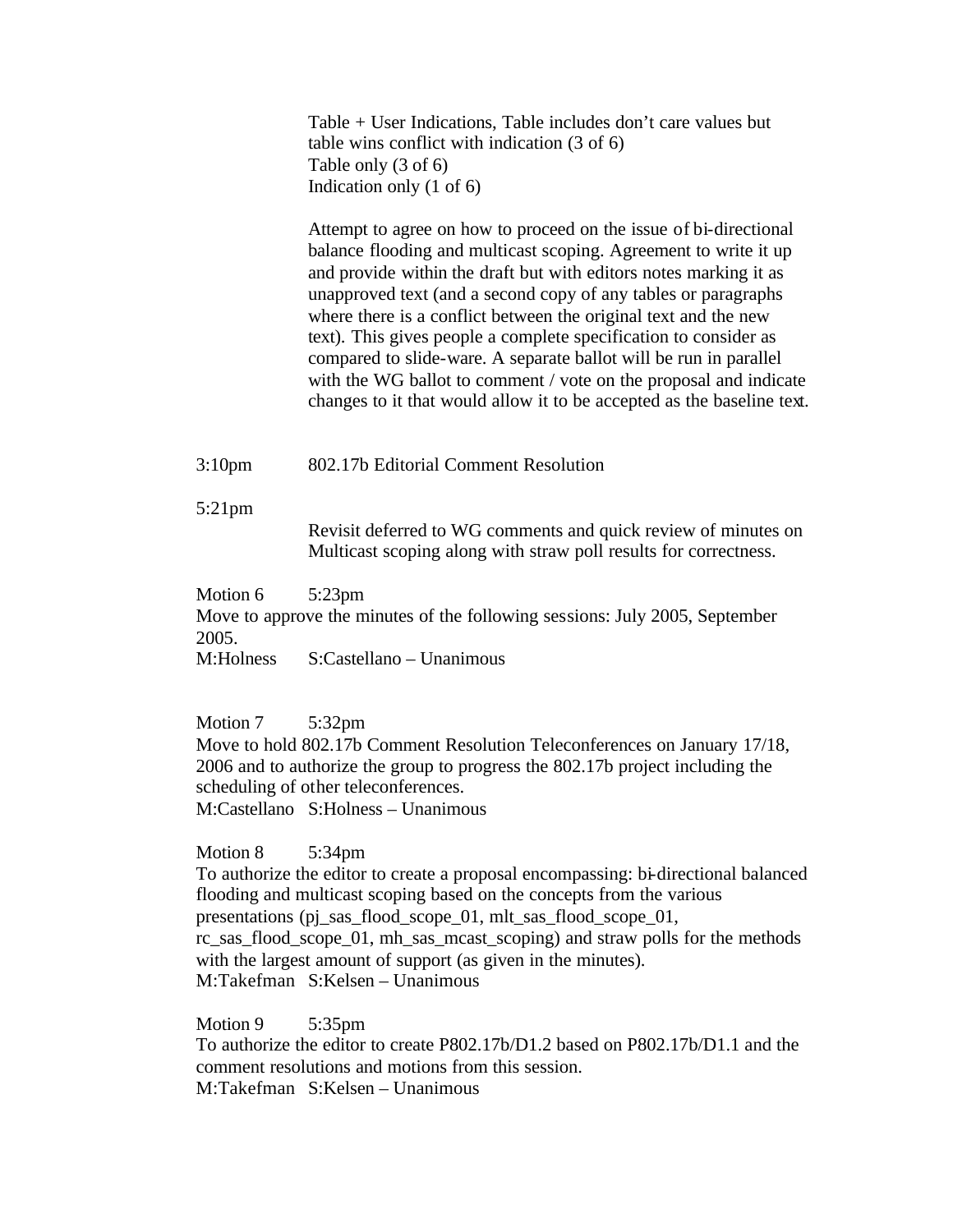Motion 10 5:36pm Direct the WG chair to begin a 30 day WG ballot on P802.17b/D1.2 M:Takefman S:Turner – Unanimous